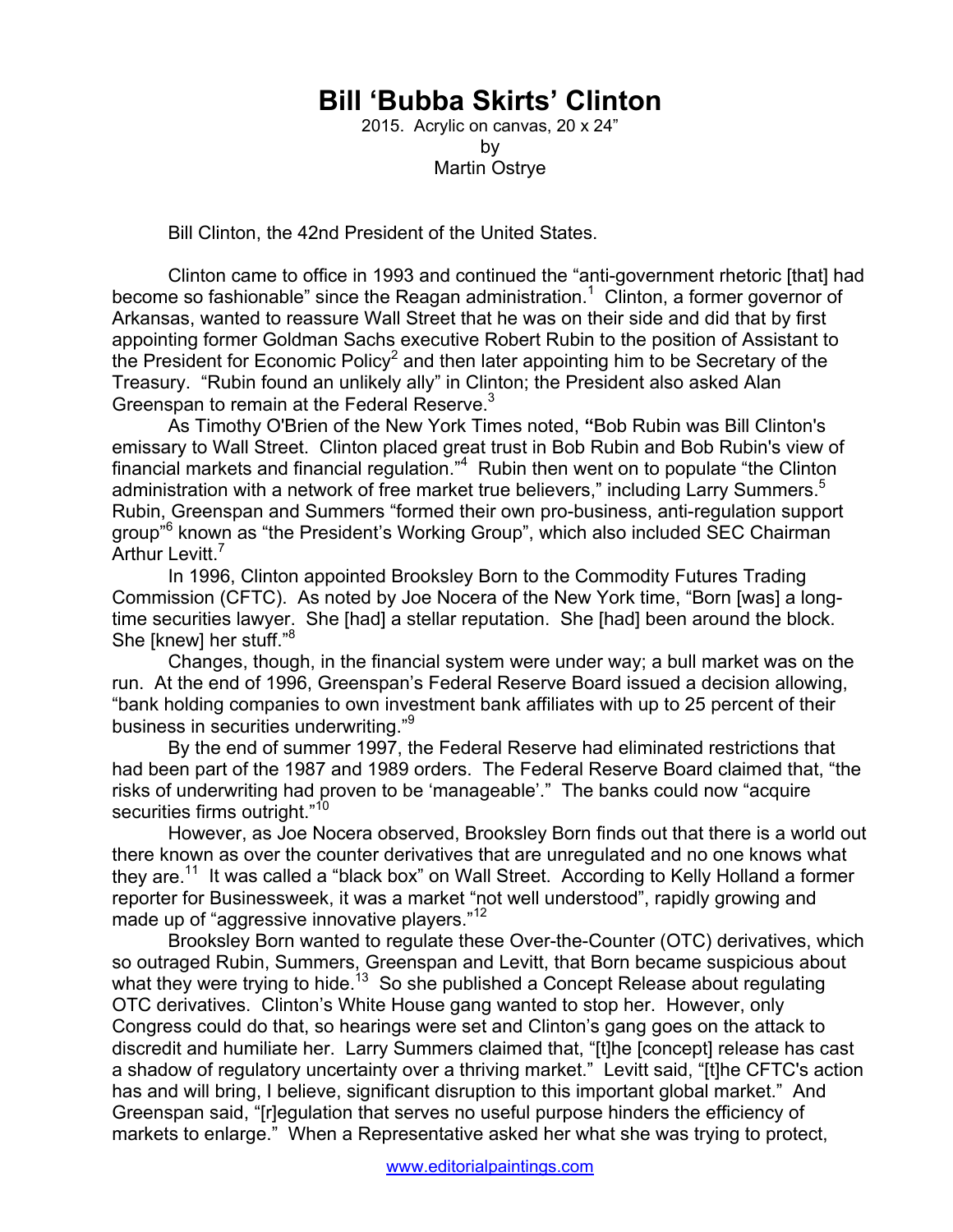Born replied: "We're trying to protect the money of the American public, which is at risk in these markets."<sup>14</sup>

 Congress chose not to heed Brooksley Born's warning and six weeks later her "warning became prophecy."<sup>15</sup>

 Long Term Capital Management (LTCM), a hedge fund, was melting down. The fund "invented complex mathematical formulas and used derivatives to place their bets."16 The investors nor the regulators knew how the hedge fund worked, "[i]t was a completely secret process." LTCM was working with Wall Street's largest banks, "leveraging \$5 billion into more than \$1 trillion in derivatives."17 As Brooksley Born noted, "[a]ll these big banks hadn't done their homework. They didn't even know the extent of LTCM's exposures in the market, or the fact that all of the other OTC derivatives dealers had been lending to them, as well." Furthermore, she said, the regulators didn't know LTCM was on the verge of collapse, "[b]ecause we didn't have any information about the market."<sup>18</sup>

After four days the Fed pressured Wall Street banks to save LTCM.<sup>19</sup>

 In the end, Greenspan told Congress, "I think it's very important for us not to introduce regulation for regulation's sake."<sup>20</sup> And Congress went along, "[t]here would be no new regulations of over-the-counter derivatives."<sup>21</sup>

 As Michael Greenberger observed, it was now "an unregulated market, no transparency, no capital reserve requirements, no prohibition on fraud, no prohibition on manipulation, no regulation of intermediaries. All the fundamental templates that we learned from the Great Depression are needed to have markets function smoothly are gone."<sup>22</sup>

Congress put a stop to Brooksley Born. She resigned.<sup>23</sup> "Again and again during the Clinton administration," noted Joe Nocera, "you see these examples of the top regulators basically saying, '[t]he market knows better than us, and we're going to let the market do it.'"

As *Frontline* noted, "the last two years of the Clinton administration were a heyday of deregulation. OTC derivatives were off limits. Banks were freed to make riskier investments. Wall Street was largely left to regulate itself."24 That in turn would pave the way for the merger of Travelers insurance and Citicorp in 1998, which would lay the groundwork for the repeal of Glass-Steagall and the passing of the 1999 Financial Services Modernization Act, signed into law by Bill Clinton.

 In the end, Bill Clinton became known for the Harry Truman quote, "If you want to live like a Republican, you better vote for the Democrats.<sup>"25</sup> In other words be like Bill and just go along and everyone will get rich. And like Bill everyone did go along. However, as it turned out the only people who got rich were Bill Clinton, the cronies around him, and Wall Street.

## **Notes**

- 1. *The Warning*, PBS Frontline, October 20, 2009 transcript p. 4.
- 2. Ibid., p. 5.]
- 3. Ibid.
- 4. Ibid.
- 5. Ibid.
- 6. Ibid.
- 7. Ibid., p. 12-13.
- 8. Ibid., p. 7.]